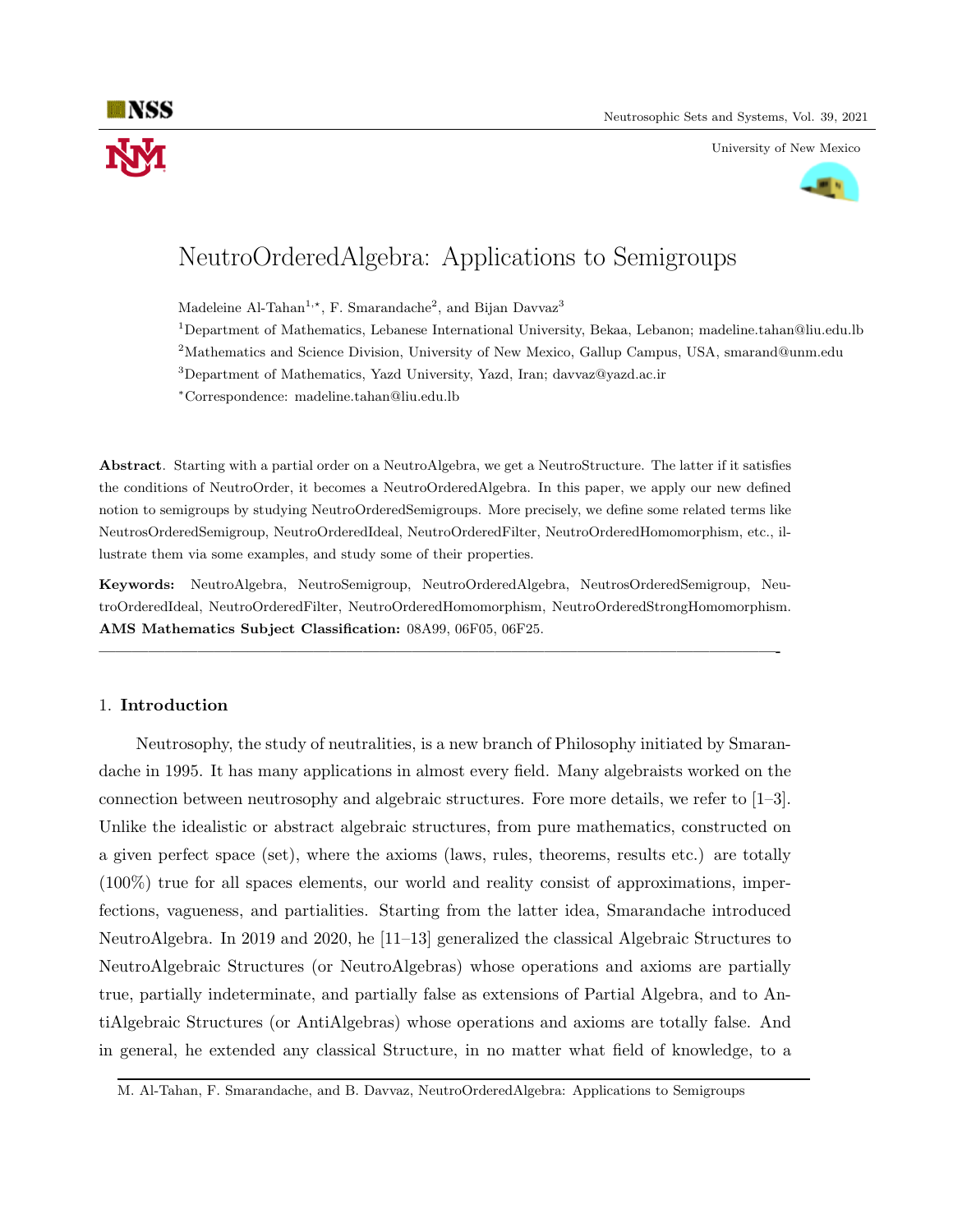NeutroStructure and an AntiStructure. A Partial Algebra is an algebra that has at least one Partial Operation, and all its Axioms are classical. Through a theorem, Smarandache [11] proved that a NeutroAlgebra is a generalization of Partial Algebra and gave some examples of NeutroAlgebras that are not Partial Algebras. Many researchers worked on special types of NeutroAlgebras and AntiAlgebras by applying them to different types of algebraic structures such as groups, rings, BE-Algebras, BCK-Algebras, etc. For more details, we refer to  $[4–6, 9, 10, 14, 15]$ .

Inspired by NeutroAlgebra and ordered Algebra, our paper introduces and studies NeutroOrderedAlgebra. And it is constructed as follows: After an Introduction, in Section 2, we introduce NeutroOrderedAlgebra and some related terms such as NeutroOrderedSubAlgebra and NeutroOrderedHomomorphism. And in Section 3, we apply the concept of NeutroOrderedAlgebra to semigroups and study NeutroOrderedSemigroups by presenting several examples and studying some of their interesting properties.

#### 2. NeutroOrderedAlgebra

In this section, we combine the notions of ordered algebraic structures and NeutroAlgebra to introduce NeutroOrderedAlgebra. Some new definitions related to the new concept are presented. For details about ordered algebraic structures, we refer to [7, 8].

**Definition 2.1.** [11] A non-empty set A endowed with n operations " $\star_i$ " for  $i = 1, \ldots, n$ , is called NeutroAlgebra if it has at least one NeutroOperation or at least one NeutroAxiom with no AntiOperations nor AntiAxioms.

**Definition 2.2.** [8] Let A be an Algebra with n operations " $\star_i$ " and " $\leq$ " be a partial order (reflexive, anti-symmetric, and transitive) on A. Then  $(A, \star_1, \ldots, \star_n, \leq)$  is an Ordered Algebra if the following conditions hold.

If  $x \leq y \in A$  then  $z \star_i x \leq z \star_i y$  and  $x \star_i z \leq y \star_i z$  for all  $i = 1, \ldots, n$  and  $z \in A$ .

**Definition 2.3.** Let A be a NeutroAlgebra with n (Neutro) operations " $\star_i$ " and " $\leq$ " be a partial order (reflexive, anti-symmetric, and transitive) on A. Then  $(A, \star_1, \ldots, \star_n, \leq)$  is a NeutroOrderedAlgebra if the following conditions hold.

- (1) There exist  $x \leq y \in A$  with  $x \neq y$  such that  $z \star_i x \leq z \star_i y$  and  $x \star_i z \leq y \star_i z$  for all  $z \in A$  and  $i = 1, \ldots, n$ . (This condition is called degree of truth, "T".)
- (2) There exist  $x \leq y \in A$  and  $z \in A$  such that  $z \star_i x \nleq z \star_i y$  or  $x \star_i z \nleq y \star_i z$  for some  $i = 1, \ldots, n$ . (This condition is called degree of falsity, "F".)
- (3) There exist  $x \leq y \in A$  and  $z \in A$  such that  $z \star_i x$  or  $z \star_i y$  or  $x \star_i z$  or  $y \star_i z$  are indeterminate, or the relation between  $z \star_i x$  and  $z \star_i y$ , or the relation between  $x \star_i z$

M. Al-Tahan, F. Smarandache, and B. Davvaz, NeutroOrderedAlgebra: Applications to Semigroups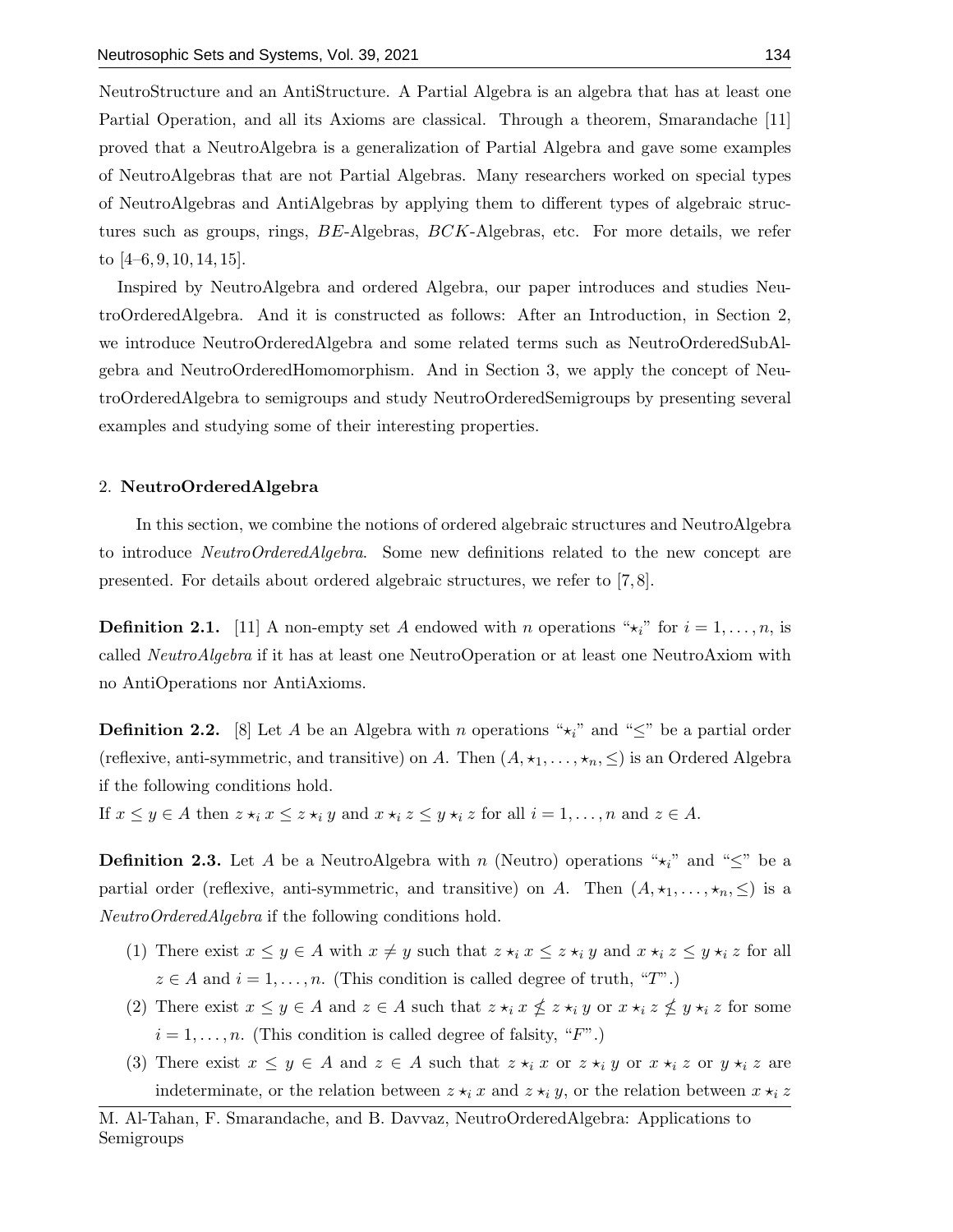and  $y \star_i z$  are indeterminate for some  $i = 1, \ldots, n$ . (This condition is called degree of indeterminacy, "I".)

Where  $(T, I, F)$  is different from  $(1, 0, 0)$  that represents the classical Ordered Algebra as well from (0, 0, 1) that represents the AntiOrderedAlgebra.

**Definition 2.4.** Let  $(A, \star_1, \ldots, \star_n, \leq)$  be a NeutroOrderedAlgebra. If " $\leq$ " is a total order on A then A is called NeutroTotalOrderedAlgebra.

**Definition 2.5.** Let  $(A, \star_1, \ldots, \star_n, \leq_A)$  be a NeutroOrderedAlgebra and  $\emptyset \neq S \subseteq A$ . Then S is a *NeutroOrderedSubAlgebra* of A if  $(S, \star_1, \ldots, \star_n, \leq_A)$  is a NeutroOrderedAlgebra and there exists  $x \in S$  with  $(x) = \{y \in A : y \leq_A x\} \subseteq S$ .

Remark 2.6. A NeutroOrderedAlgebra has at least one NeutroOrderedSubAlgebra which is itself.

**Definition 2.7.** Let  $(A, \star_1, \ldots, \star_n, \leq_A)$  and  $(B, \otimes_1, \ldots, \otimes_n, \leq_B)$  be NeutroOrderedAlgebras and  $\phi: A \to B$  be a function. Then

- (1)  $\phi$  is called *NeutroOrderedHomomorphism* if there exist  $x, y \in A$  such that for all  $i =$  $1, \ldots, n, \, \phi(x \star_i y) = \phi(x) \circledast_i \phi(y)$ , and there exist  $a \leq_A b \in A$  with  $a \neq b$  such that  $\phi(a) \leq_B \phi(b).$
- (2)  $\phi$  is called *NeutroOrderedIsomomorphism* if  $\phi$  is a bijective NeutroOrderedHomomorphism. In this case, we write  $A \cong_I B$ .
- (3)  $\phi$  is called *NeutroOrderedStrongHomomorphism* if for all  $x, y \in A$  and for all  $i =$  $1, \ldots, n$ , we have  $\phi(x \star_i y) = \phi(x) \circledast_i \phi(y)$  and  $a \leq_A b \in A$  is equivalent to  $\phi(a) \leq_B \phi(b)$ for all  $a, b \in A$ .
- (4)  $\phi$  is called *NeutroOrderedStrongIsomomorphism* if  $\phi$  is a bijective NeutroOrdered-StrongHomomorphism. In this case, we write  $A \cong_{SI} B$ .

**Example 2.8.** Let  $(A, \star_1, \ldots, \star_n, \leq_A)$  be a NeutroOrderedAlgebra, B a NeutroOrderedSub-Algebra of A, and  $\phi : B \to A$  be the inclusion map  $(\phi(x) = x$  for all  $x \in B)$ . Then  $\phi$  is a NeutroOrderedStrongHomomorphism.

**Example 2.9.** Let  $(A, \star_1, \ldots, \star_n, \leq_A)$  be a NeutroOrderedAlgebra and  $\phi : A \rightarrow A$  be the identity map  $(\phi(x) = x$  for all  $x \in A)$ . Then  $\phi$  is a NeutroOrderedStrongIsomomorphism.

Remark 2.10. Every NeutroOrderedStrongHomomorphism (NeutroOrderedStrongIsomorphism) is a NeutroOrderedHomomorphism (NeutroOrderedIsomorphism).

**Theorem 2.11.** The relation "≅ $_{SI}$ " is an equivalence relation on the set of NeutroOrderedAlgebras.

M. Al-Tahan, F. Smarandache, and B. Davvaz, NeutroOrderedAlgebra: Applications to Semigroups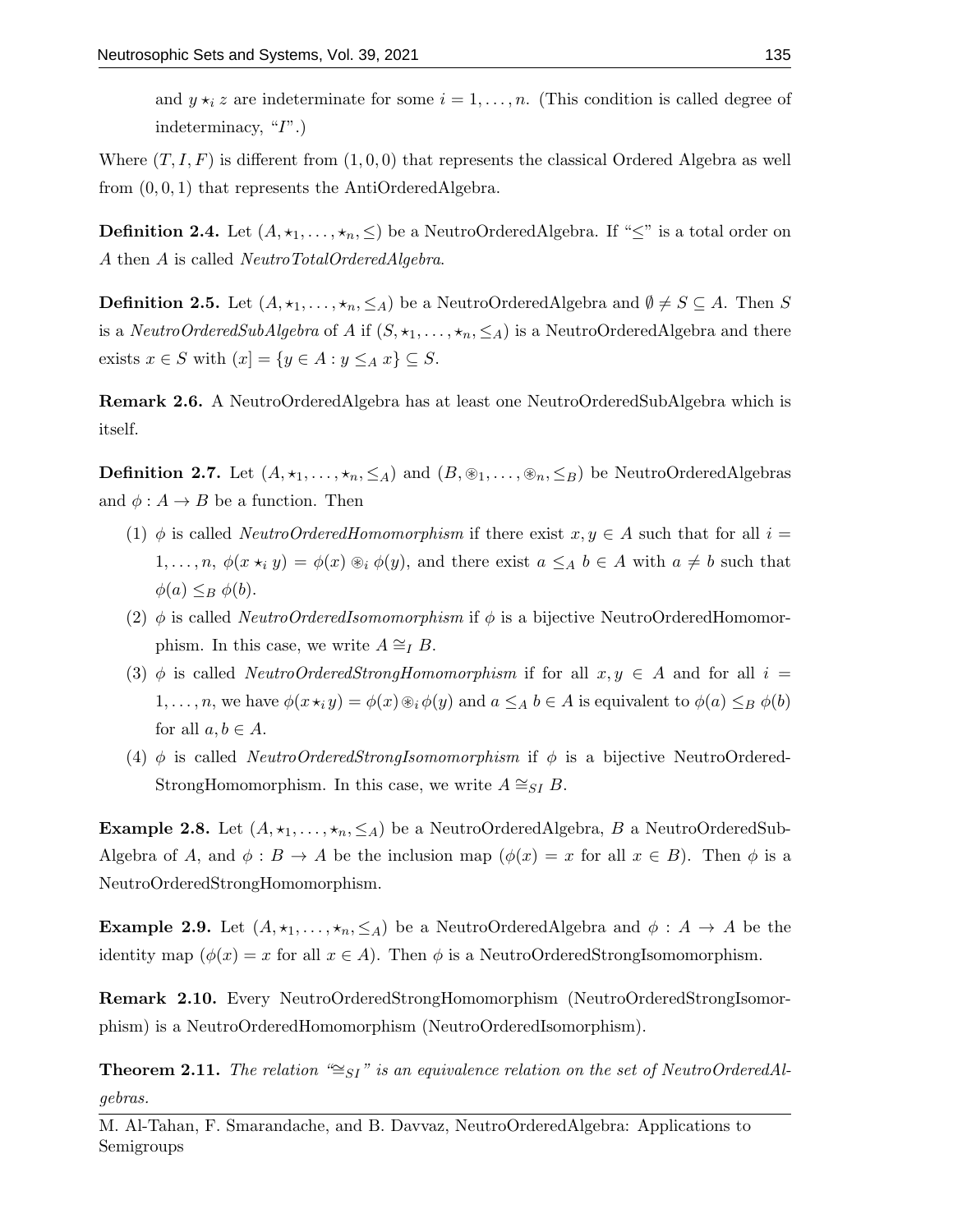*Proof.* By taking the identity map and using Example 2.9, we can easily prove that " $\cong$ SI" is a reflexive relation. Let  $A \cong_{SI} B$ . Then there exist a NeutroOrderedStrongIsomorphism  $\phi : (A, \star_1, \ldots, \star_n, \leq_A) \to (B, \circledast_1, \ldots, \circledast_n, \leq_B)$ . We prove that  $\phi^{-1} : B \to A$  is a Neutro-OrderedStrongIsomorphism. For all  $b_1, b_2 \in B$ , there exist  $a_1, a_2 \in A$  with  $\phi(a_1) = b_1$  and  $\phi(a_2) = b_2$ . For all  $i = 1, \ldots, n$ , we have:

$$
\phi^{-1}(b_1 \circledast_i b_2) = \phi^{-1}(\phi(a_1) \circledast_i \phi(a_2)) = \phi^{-1}(\phi(a_1 \star_i a_2)) = a_1 \star_i a_2 = \phi^{-1}(b_1) \star_i \phi^{-1}(b_2).
$$

Moreover, having  $a_1 \leq_A a_2 \in A$  equivalent to  $\phi(a_1) \leq_B \phi(a_2) \in B$  and  $\phi$  an onto function implies that  $b_1 = \phi(a_1) \leq_B \phi(a_2) = b_2 \in B$  is equivalent to  $a_1 = \phi^{-1}(b_1) \leq_A a_2 = \phi^{-1}(b_2) \in A$ . Thus,  $B \cong_{SI} A$  and hence, " $\cong_{SI}$ " is a symmetric relation. Let  $A \cong_{SI} B$  and  $B \cong_{SI} C$ . Then there exist NeutroOrderedStrongIsomorphisms  $\phi: A \to B$  and  $\psi: B \to C$ . One can easily see that  $\psi \circ \phi : A \to C$  is a NeutroOrderedStrongIsomorphism. Thus,  $A \cong_{SI} C$  and hence, " $\cong_{SI}$ " is a transitive relation.  $\Box$ 

**Remark 2.12.** The relation "≅I" is a reflexive and symmetric relation on the set of Neutro-OrderedAlgebras. But it may fail to be a transitive relation.

#### 3. NeutroOrderedSemigroup

In this section, we use the defined notion of NeutroOrderedAlgebra in Section 2 and apply it to semigroups. As a result, we define NeutroOrderedSemigroup and other related concepts. Moreover, we present some examples of finite as well as infinite NeutroOrderedSemigroups. Finally, we study some properties of NeutroOrderedSubSemigroups, NeutroOrderedIdeals, and NeutroOrderedFilters.

**Definition 3.1.** [8] Let  $(S, \cdot)$  be a semigroup ("." is an associative and a binary closed operation) and " $\leq$ " a partial order on S. Then  $(S, \cdot, \leq)$  is an *ordered semigroup* if for every  $x \leq y \in S$ ,  $z \cdot x \leq z \cdot y$  and  $x \cdot z \leq y \cdot z$  for all  $z \in S$ .

**Definition 3.2.** [8] Let  $(S, \cdot, \leq)$  be an ordered semigroup and  $\emptyset \neq M \subseteq S$ . Then

- (1) M is an ordered subsemigroup of S if  $(M, \cdot, \leq)$  is an ordered semigroup and  $(x) \subseteq M$ for all  $x \in M$ . i.e., if  $y \leq x$  then  $y \in M$ .
- (2) M is an ordered left ideal of S if M is an ordered subsemigroup of S and for all  $x \in M$ ,  $r \in S$ , we have  $rx \in M$ .
- (3) M is an ordered right ideal of S if M is an ordered subsemigroup of S and for all  $x \in M$ ,  $r \in S$ , we have  $xr \in M$ .
- (4) M is an ordered ideal of S if M is both: an ordered left ideal of S and an ordered right ideal of S.

M. Al-Tahan, F. Smarandache, and B. Davvaz, NeutroOrderedAlgebra: Applications to Semigroups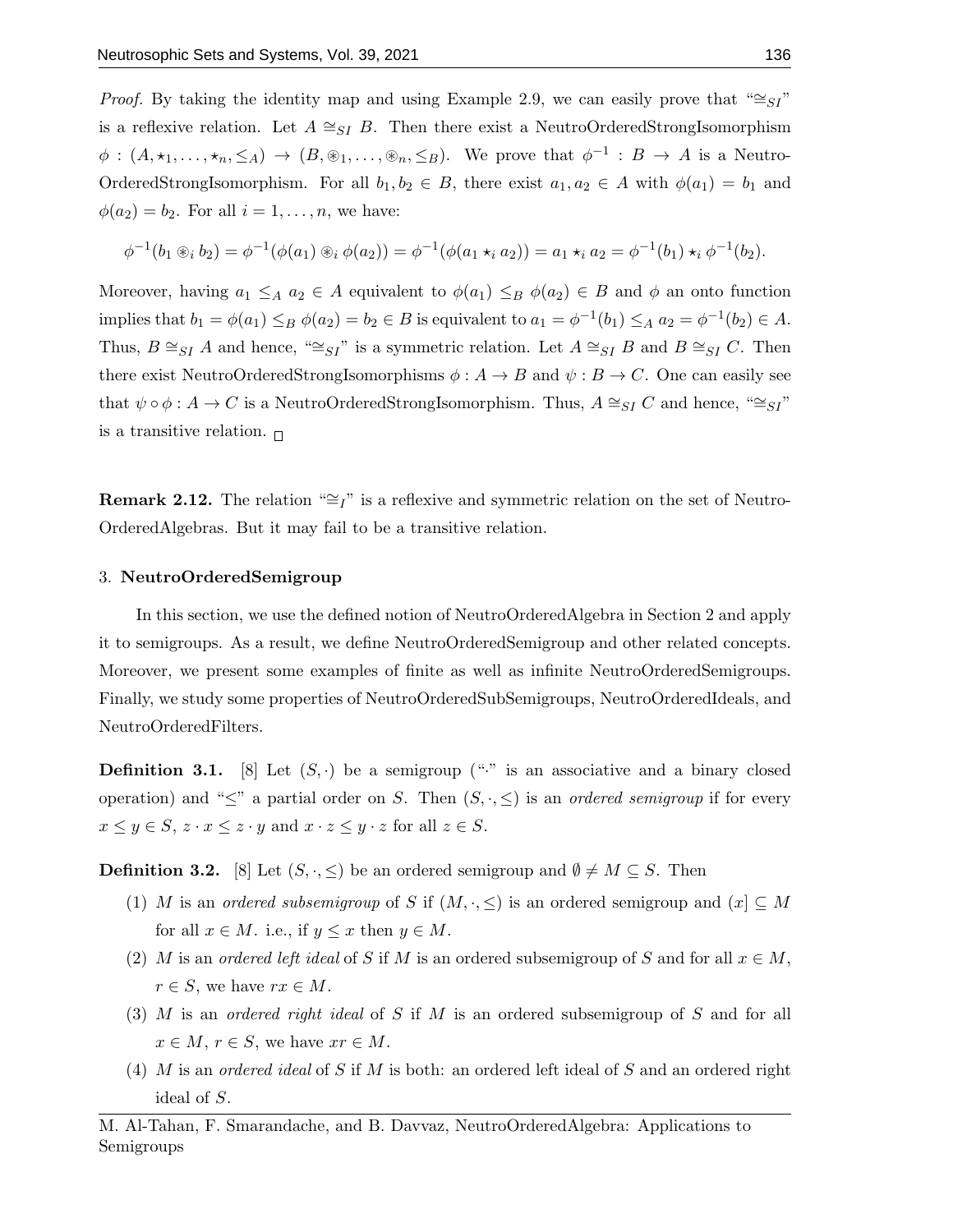(5) M is an ordered filter of S if  $(M, \cdot)$  is a semigroup and for all  $x, y \in S$  with  $x \cdot y \in M$ , we have  $x, y \in M$  and  $[y] \subseteq M$  for all  $y \in M$ . i.e., if  $y \in M$  with  $y \leq x$  then  $x \in M$ .

**Definition 3.3.** Let  $(S, \cdot)$  be a NeutroSemigroup and " $\leq$ " be a partial order (reflexive, antisymmetric, and transitive) on S. Then  $(S, \cdot, \leq)$  is a *NeutroOrderedSemigroup* if the following conditions hold.

- (1) There exist  $x \leq y \in S$  with  $x \neq y$  such that  $z \cdot x \leq z \cdot y$  and  $x \cdot z \leq y \cdot z$  for all  $z \in S$ . (This condition is called degree of truth, "T".)
- (2) There exist  $x \leq y \in S$  and  $z \in S$  such that  $z \cdot x \nleq z \cdot y$  or  $x \cdot z \nleq y \cdot z$ . (This condition is called degree of falsity,  $"F"$ .)
- (3) There exist  $x \leq y \in S$  and  $z \in S$  such that  $z \cdot x$  or  $z \cdot y$  or  $x \cdot z$  or  $y \cdot z$  are indeterminate, or the relation between  $z \cdot x$  and  $z \cdot y$ , or the relation between  $x \cdot z$  and  $y \cdot z$  are indeterminate. (This condition is called degree of indeterminacy, "I".)

Where  $(T, I, F)$  is different from  $(1, 0, 0)$  that represents the classical Ordered Semigroup, and from  $(0, 0, 1)$  that represents the AntiOrderedSemigroup.

**Definition 3.4.** Let  $(S, \cdot, \leq)$  be a NeutroOrderedSemigroup . If " $\leq$ " is a total order on A then A is called NeutroTotalOrderedSemigroup.

**Definition 3.5.** Let  $(S, \cdot, \leq)$  be a NeutroOrderedSemigroup and  $\emptyset \neq M \subseteq S$ . Then

- (1) M is a NeutroOrderedSubSemigroup of S if  $(M, \cdot, \leq)$  is a NeutroOrderedSemigroup and there exist  $x \in M$  with  $\{x\} = \{y \in S : y \leq x\} \subseteq M$ .
- (2) M is a NeutroOrderedLeftIdeal of S if M is a NeutroOrderedSubSemigroup of S and there exists  $x \in M$  such that  $r \cdot x \in M$  for all  $r \in S$ .
- (3) M is a NeutroOrderedRightIdeal of S if M is a NeutroOrderedSubSemigroup of S and there exists  $x \in M$  such that  $x \cdot r \in M$  for all  $r \in S$
- (4) M is a NeutroOrderedIdeal of S if M is a NeutroOrderedSubSemigroup of S and there exists  $x \in M$  such that  $r \cdot x \in M$  and  $x \cdot r \in M$  for all  $r \in S$ .
- (5) M is a NeutroOrderedFilter of S if  $(M, \cdot, \leq)$  is a NeutroOrderedSemigroup and there exists  $x \in S$  such that for all  $y, z \in S$  with  $x \cdot y \in M$  and  $z \cdot x \in M$ , we have  $y, z \in M$ and there exists  $y \in M$   $[y] = \{x \in S : y \leq x\} \subseteq M$ .

**Proposition 3.6.** Let  $(S, \cdot, \leq)$  be a NeutroOrderedSemigroup and  $\emptyset \neq M \subseteq S$ . Then the following statements are true.

(1) If S contains a minimum element (i.e. there exists  $m \in S$  such that  $m \leq x$  for all  $x \in S$ .) and M is a NeutroOrderedSubSemigroup (or NeutroOrderedRightIdeal or NeutroOrderedLeftIdeal or NeutroOrderedIdeal) of S then the minimum element is in  $M$ .

M. Al-Tahan, F. Smarandache, and B. Davvaz, NeutroOrderedAlgebra: Applications to Semigroups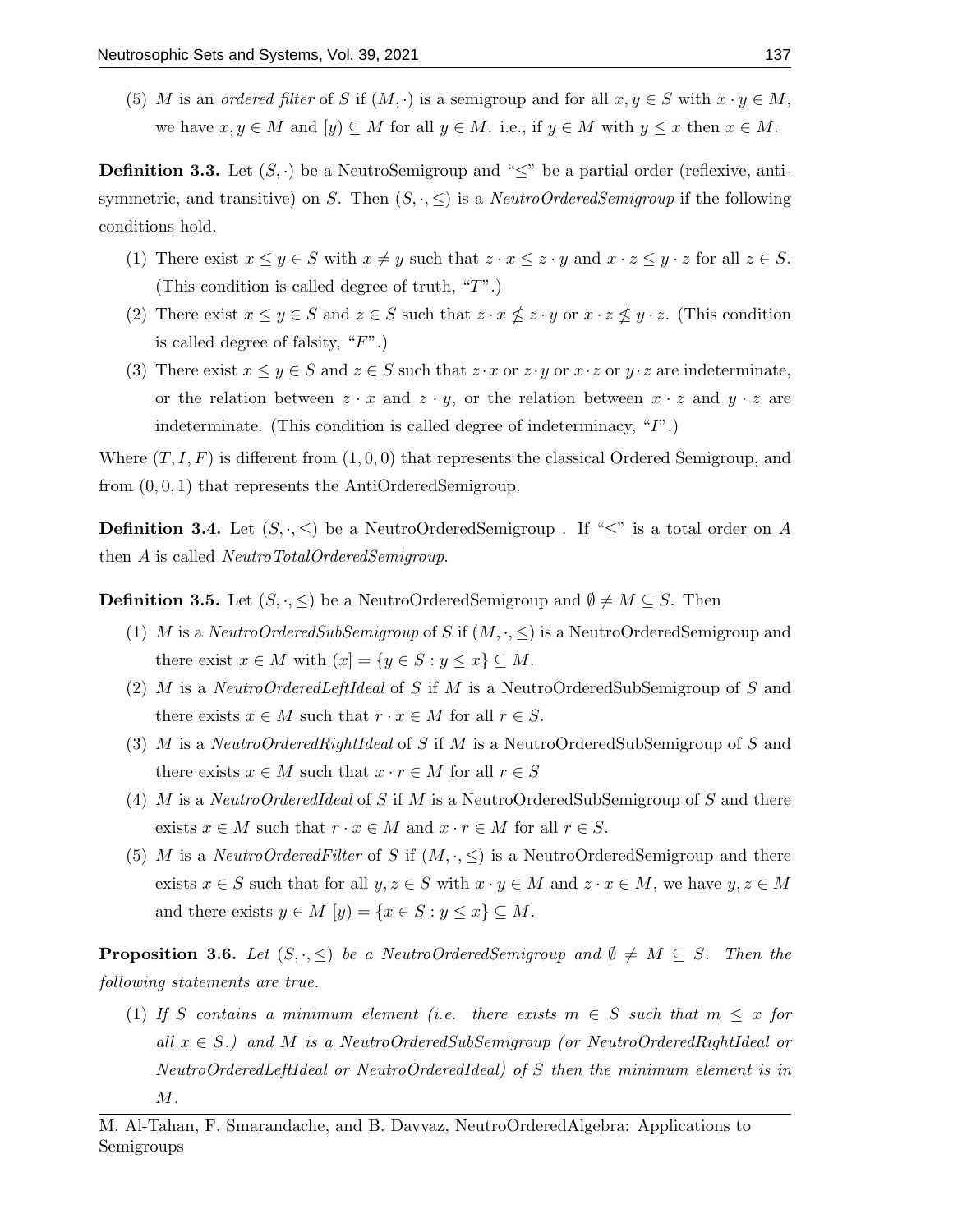(2) If If S contains a maximum element (i.e. there exists  $n \in S$  such that  $x \leq n$  for all  $x \in S$ .) and M is a NeutroOrderedFilter of S then M contains the maximum element of S.

*Proof.* The proof is straightforward.  $\Box$ 

**Remark 3.7.** Let  $(S, \cdot, \leq)$  be a NeutroOrderedSemigroup. Then every NeutroOrderedIdeal of S is NeutroOrderedLeftIdeal of S and a NeutroOrderedRightIdeal of S. But the converse may not hold. (See Example 3.16.)

**Definition 3.8.** Let  $(A, \star, \leq_A)$  and  $(B, \otimes, \leq_B)$  be NeutroOrderedSemigroups and  $\phi : A \to B$ be a function. Then

- (1)  $\phi$  is called *NeutroOrderedHomomorphism* if  $\phi(x \star y) = \phi(x) \circledast \phi(y)$  for some  $x, y \in A$ and there exist  $a \leq_A b \in A$  with  $a \neq b$  such that  $\phi(a) \leq_B \phi(b)$ .
- (2)  $\phi$  is called *NeutroOrderedIsomomorphism* if  $\phi$  is a bijective NeutroOrderedHomomorphism.
- (3) φ is called NeutroOrderedStrongHomomorphism if  $\phi(x\star y) = \phi(x)\otimes \phi(y)$  for all  $x, y \in A$ and  $a \leq_A b \in A$  is equivalent to  $\phi(a) \leq_B \phi(b) \in B$ .
- (4)  $\phi$  is called *NeutroOrderedStrongIsomomorphism* if  $\phi$  is a bijective NeutroOrdered-StrongHomomorphism.

**Example 3.9.** Let  $S_1 = \{s, a, m\}$  and  $(S_1, \cdot_1)$  be defined by the following table.

| $\cdot$ 1        | S     | $\it a$  | m     |
|------------------|-------|----------|-------|
| S                | S     | m        | S     |
| $\boldsymbol{a}$ | $\,m$ | $\alpha$ | $\,m$ |
| $\,m$            | $\,m$ | m        | $m\,$ |

Since  $s \cdot_1 (s \cdot_1 s) = s = (s \cdot_1 s) \cdot_1 s$  and  $s \cdot_1 (a \cdot_1 m) = s \neq m = (s \cdot_1 a) \cdot_1 m$ , it follows that  $(S_1, \cdot_1)$  is a NeutroSemigroup.

By defining the total order

$$
\leq_1=\{(m,m),(m,s),(m,a),(s,s),(s,a),(a,a)\}
$$

on  $S_1$ , we get that  $(S_1, \cdot_1, \leq_1)$  is a NeutroTotalOrderedSemigroup. This is easily seen as:  $m \leq_1 s$  implies that  $m \cdot_1 x \leq_1 s \cdot_1 x$  and  $x \cdot_1 m \leq_1 x \cdot_1 s$  for all  $x \in S_1$ . And having  $s \leq_1 a$  but  $s \cdot_1 s = s \nleq_1 m = a \cdot_1 s.$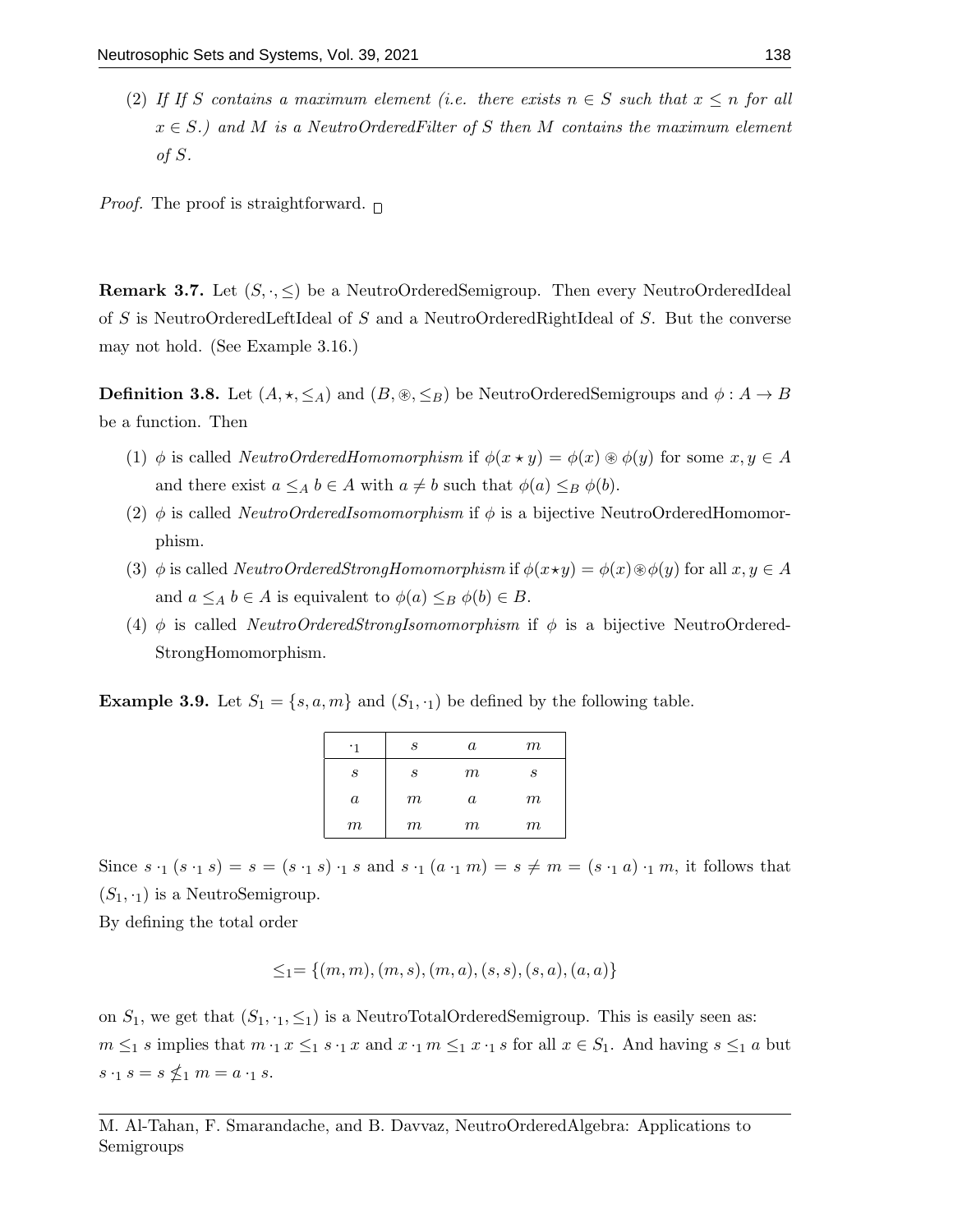| <b>Example 3.10.</b> Let $S_2 = \{0, 1, 2, 3\}$ and $(S_2, \cdot_2)$ be defined by the following table. |  |  |  |  |  |  |  |  |
|---------------------------------------------------------------------------------------------------------|--|--|--|--|--|--|--|--|
|---------------------------------------------------------------------------------------------------------|--|--|--|--|--|--|--|--|

| $\cdot$ 2 | $\Omega$ | 1.           | $\mathfrak{D}$ | 3              |
|-----------|----------|--------------|----------------|----------------|
| 0         | 0        | $^{(1)}$     | 0              | 3              |
| 1         | 0        | 1            | 1              | 3              |
| 2         | 0        | 3            | $\overline{2}$ | $\overline{2}$ |
| 3         | 3        | $\mathbf{Q}$ | ર              | J              |

Since  $0 \cdot_2 (0 \cdot_2 0) = 0 = (0 \cdot_2 0) \cdot_2 0$  and  $1 \cdot_2 (2 \cdot_2 3) = 1 \neq 3 = (1 \cdot_2 2) \cdot_2 3$ , it follows that  $(S_2, \cdot_2)$ is a NeutroSemigroup.

By defining the total order

$$
\leq_2 = \{(0,0), (0,1), (0,2), (0,3), (1,1), (1,2), (1,3), (2,2), (2,3), (3,3)\}
$$

on  $S_2$ , we get that  $(S_2, \cdot_2, \leq_2)$  is a NeutroTotalOrderedSemigroup. This is easily seen as:  $0 \leq_2 3$  implies that  $0 \cdot_2 x \leq_2 3 \cdot_2 x$  and  $x \cdot_2 0 \leq_2 x \cdot_2 3$  for all  $x \in S_2$ . And having  $1 \leq_2 2$  but  $2 \cdot_2 1 = 3 \nleq_2 2 = 2 \cdot_2 2.$ 

We present examples on NeutroOrderedSemigroups that are not NeutroTotalOrderedSemigroups.

**Example 3.11.** Let  $S_2 = \{0, 1, 2, 3\}$  and  $(S_2, \frac{1}{2})$  be defined by the following table.

| $\cdot \frac{7}{2}$ | $\overline{0}$   | $\mathbf{1}$ | 2            | 3              |
|---------------------|------------------|--------------|--------------|----------------|
| 0                   | $\overline{0}$   | 0            | 0            |                |
|                     | $\overline{0}$   | 1            | $\mathbf{1}$ |                |
| 2                   | $\boldsymbol{0}$ | 1            | 3            | $\overline{2}$ |
| ર                   | ∩                |              | 3            | 2              |

Since  $0 \cdot'_2 (0 \cdot'_2 0) = 0 = (0 \cdot'_2 0) \cdot'_2 0$  and  $2 \cdot'_2 (2 \cdot'_2 3) = 3 \neq 2 = (2 \cdot'_2 2) \cdot'_2 3$ , it follows that  $(S_2, \cdot'_2)$ is a NeutroSemigroup.

By defining the partial order ( which is not a total order)

$$
\leq_2'=\{(0,0),(0,1),(0,2),(1,1),(2,2),(3,3)\}
$$

on  $S_2$ , we get that  $(S_2, \frac{1}{2}, \leq_2')$  is a NeutroOrderedSemigroup (that is not a NeutroTotalOrdered-Semigroup). This is easily seen as:

 $0 \leq'_2 1$  implies that  $0 \leq'_2 x = x \leq'_2 0 = 0 \leq'_2 1 = 1 \leq'_2 x = x \leq'_2 1$ . And having  $0 \leq'_2 2$  but  $2 \cdot \frac{1}{2} 0 = 0 \nleq \frac{1}{2} 3 = 2 \cdot \frac{1}{2} 2.$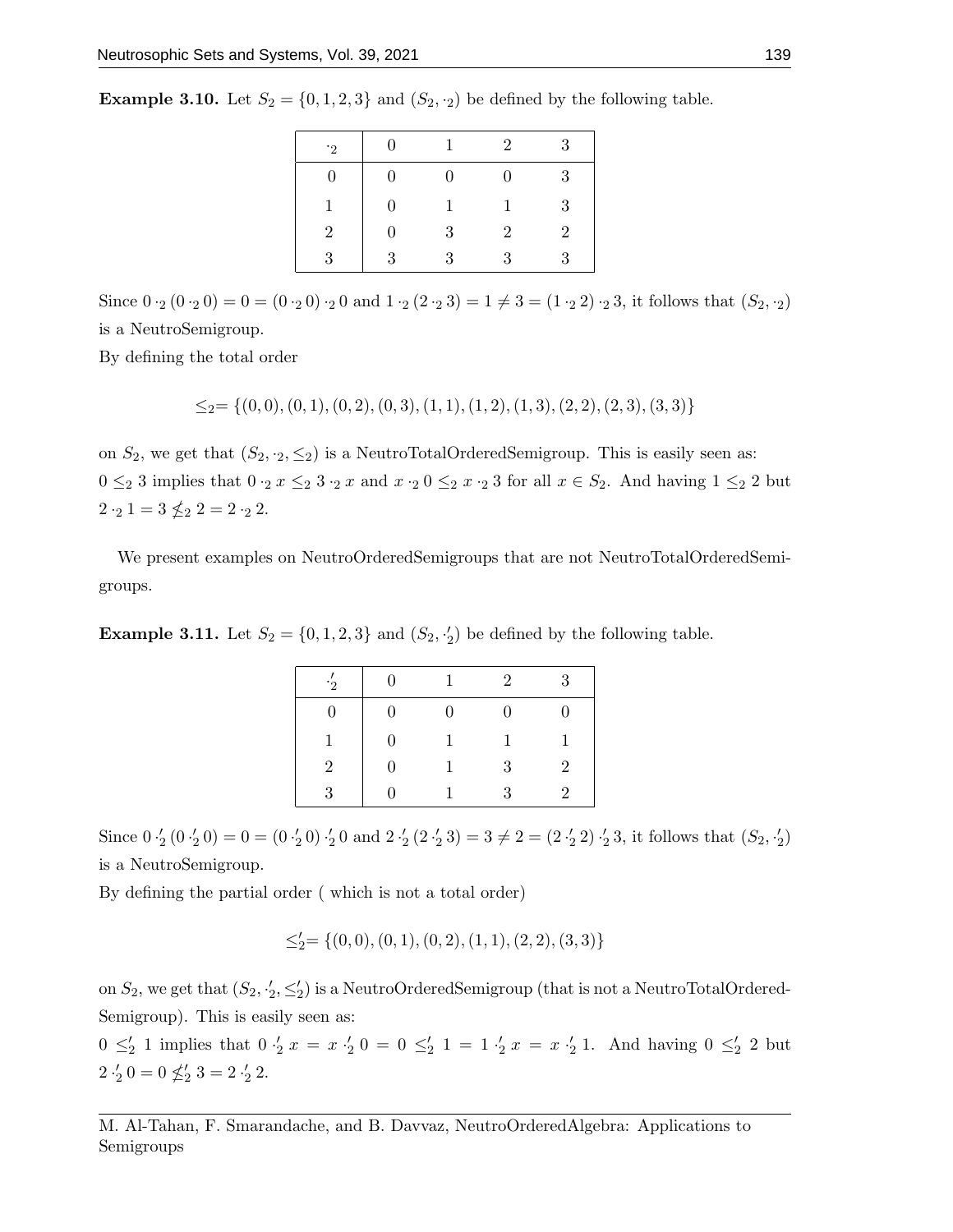| $\cdot$ 3      | $\overline{0}$   | $\overline{1}$ | $\overline{2}$ | 3            |              |
|----------------|------------------|----------------|----------------|--------------|--------------|
| $\overline{0}$ | $\boldsymbol{0}$ | $\overline{0}$ | $\overline{0}$ | 3            |              |
| 1              | $\overline{0}$   | 1              | $\overline{2}$ | $\mathbf{1}$ | $\mathbf{1}$ |
| $\overline{2}$ | $\Omega$         |                | $\overline{2}$ | 3            | 3            |
| 3              | $\Omega$         |                | $\overline{2}$ | 3            | 3            |
|                |                  |                |                |              |              |

**Example 3.12.** Let  $S_3 = \{0, 1, 2, 3, 4\}$  and  $(S_3, \cdot_3)$  be defined by the following table.

Since  $0 \cdot_3 (0 \cdot_3 0) = 0 = (0 \cdot_3 0) \cdot_3 0$  and  $1 \cdot_3 (2 \cdot_3 1) = 1 \neq 4 = (1 \cdot_3 2) \cdot_3 1$ , it follows that  $(S_3, \cdot_3)$ is a NeutroSemigroup.

By defining the partial order

 $\leq_3=\{(0,0), (0, 1), (0, 3), (0, 4), (1, 1), (1, 3), (1, 4), (2, 2), (3, 3), (3, 4), (4, 4)\}$ 

on  $S_3$ , we get that  $(S_3, \cdot_3, \leq_3)$  is a NeutroOrderedSemigroup that is not NeutroTotalOrdered-Semigroup as " $\leq_3$ " is not a total order on  $S_3$ . This is easily seen as:

 $0 \leq_3 4$  implies that  $0 \cdot_3 x \leq_3 4 \cdot_3 x$  and  $x \cdot_3 0 \leq_3 x \cdot_3 4$  for all  $x \in S_3$ . And having  $0 \leq_3 1$  but  $0 \cdot_3 2 = 0 \nleq_3 2 = 1 \cdot_3 2.$ 

**Example 3.13.** Let  $\mathbb{Z}$  be the set of integers and define " $\odot$ " on  $\mathbb{Z}$  as follows:  $x \odot y = xy - 1$ for all  $x, y \in \mathbb{Z}$ . Since  $0 \odot (1 \odot 0) = -1 = (0 \odot 1) \odot 0$  and  $0 \odot (1 \odot 2) = -1 \neq -3 = (0 \odot 1) \odot 2$ , it follows that  $(\mathbb{Z}, \odot)$  is a NeutroSemigroup. We define the partial order " $\leq_{\mathbb{Z}}$ " on  $\mathbb{Z}$  as  $-1 \leq_{\mathbb{Z}} x$ for all  $x \in \mathbb{Z}$  and for  $a, b \geq 0$ ,  $a \leq_{\mathbb{Z}} b$  is equivalent to  $a \leq b$  and for  $a, b < 0$ ,  $a \leq_{\mathbb{Z}} b$  is equivalent to  $a \geq b$ . In this way, we get  $-1 \leq \mathbb{Z} \setminus 0 \leq \mathbb{Z} \setminus 1 \leq \mathbb{Z} \leq 2 \leq \mathbb{Z} \ldots$  and  $-1 \leq \mathbb{Z} \setminus -2 \leq \mathbb{Z} \setminus -3 \leq \mathbb{Z} \ldots$  Having 0  $\leq$  1 and  $x \odot 0 = 0 \odot x = -1 \leq z \ x - 1 = 1 \odot x = x \odot 1$  for all  $x \in \mathbb{Z}$  and  $-1 \leq z \geq 0$  but  $(-1) \odot (-1) = 0 \nleq z - 1 = 0 \odot (-1)$  implies that  $(\mathbb{Z}, \odot, \leq z)$  is a NeutroOrderedSemigroup with −1 as minimum element.

**Example 3.14.** Let " $\leq$ " be the usual order on  $\mathbb{Z}$  and " $\odot$ " be the operation define on  $\mathbb{Z}$  in Example 3.13. One can easily see that  $(\mathbb{Z}, \odot, \leq)$  is not a NeutroTotalOrderedSemigroup as there exist no  $x \leq y \in \mathbb{Z}$  (with  $x \neq y$ ) such that  $z \odot x \leq z \odot y$  for all  $z \in \mathbb{Z}$ . In this case and according to Definition 3.3,  $(T, I, F) = (0, 0, 1)$ .

**Example 3.15.** Let  $\mathbb{Z}$  be the set of integers and define " $\otimes$ " on  $\mathbb{Z}$  as follows:  $x \otimes y = xy + 1$  for all  $x, y \in \mathbb{Z}$ . Since  $0 \otimes (1 \otimes 0) = 1 = (0 \otimes 1) \otimes 0$  and  $0 \otimes (1 \otimes 2) = 1 \neq 3 = (0 \otimes 1) \otimes 2$ , it follows that  $(\mathbb{Z}, \otimes)$  is a NeutroSemigroup. We define the partial order " $\leq_{\otimes}$ " on  $\mathbb{Z}$  as  $1 \leq_{\otimes} x$  for all  $x \in \mathbb{Z}$  and for  $a, b \geq 1$ ,  $a \leq_{\otimes} b$  is equivalent to  $a \leq b$  and for  $a, b \leq 0$ ,  $a \leq_{\otimes} b$  is equivalent to  $a \geq b$ . In this way, we get  $1 \leq_{\otimes} 2 \leq_{\otimes} 3 \leq_{\otimes} 4 \leq_{\otimes} \ldots$  and  $1 \leq_{\otimes} 0 \leq_{\otimes} -1 \leq_{\otimes} -2 \leq_{\otimes} \ldots$ Having  $0 \leq_{\otimes} -1$  and  $x \otimes 0 = 0 \otimes x = 1 \leq_{\otimes} -x + 1 = -1 \otimes x = x \otimes (-1)$  for all  $x \in \mathbb{Z}$  and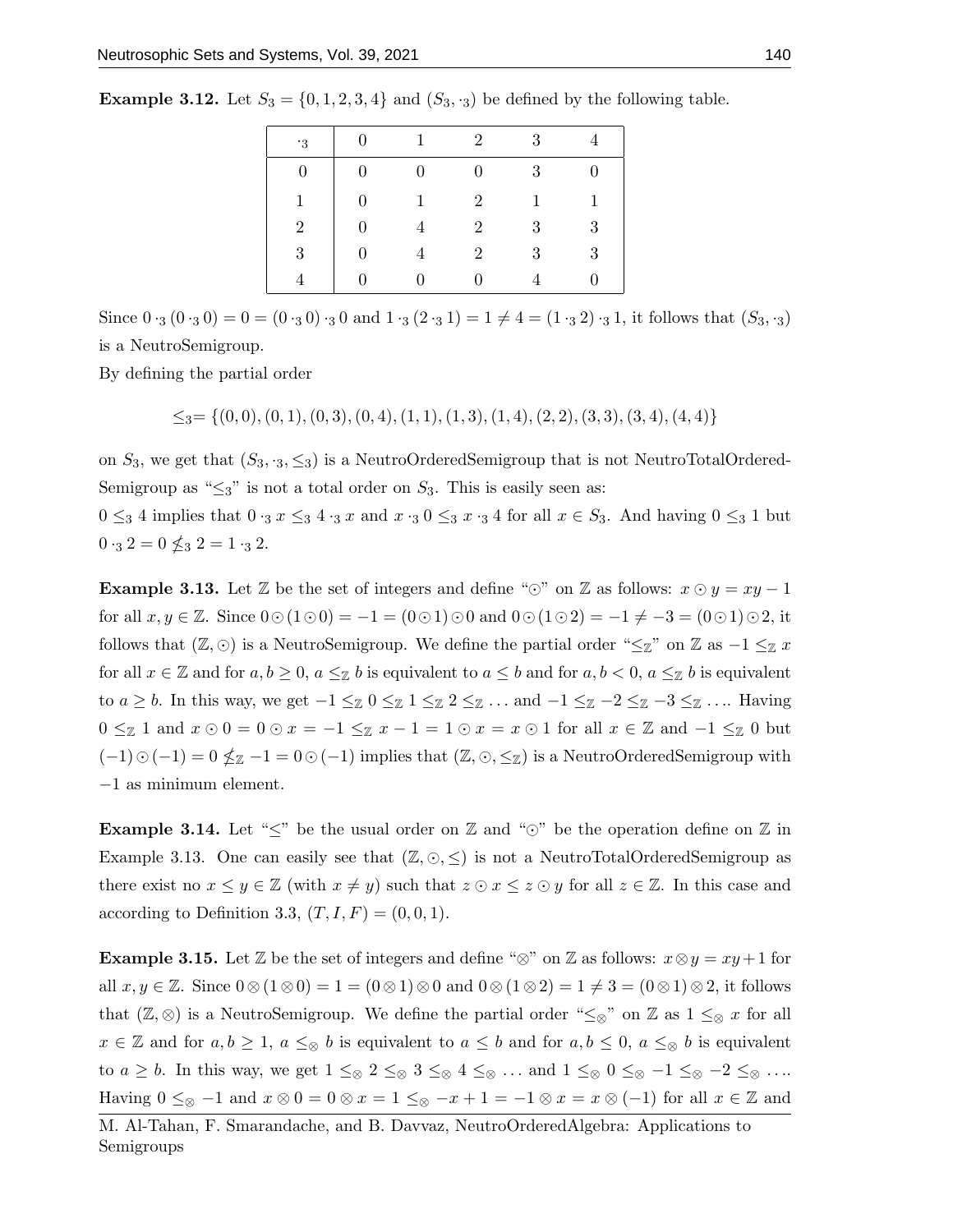$1 \leq_{\otimes} 0$  but  $1 \otimes 1 = 2 \nleq_{\otimes} 1 = 0 \odot 1$  implies that  $(\mathbb{Z}, \otimes, \leq_{\otimes})$  is a NeutroOrderedSemigroup with 1 as minimum element.

We present some examples on NeutroOrderedSubSemigroups, NeutroOrderedRightIdeals, NeutroOrderedLeftIdeals, NeutroOrderedIdeals, and NeutroOrderedFilters.

**Example 3.16.** Let  $(S_3, \cdot_3, \leq_3)$  be the NeutroOrderedSemigroup presented in Example 3.12. Then  $I = \{0, 1, 2\}$  is a NeutroSubSemigroup of  $S_3$  as  $(I, \cdot_3)$  is NeutroOperation (with no AntiAxiom as  $0 \cdot_3 (0 \cdot_3 0) = (0 \cdot_3 0) \cdot_3 0$  and  $0 \le_3 1 \in I$  but  $2 \cdot_3 0 = 0 \le_3 4 = 2 \cdot_3 1$  is indeterminate over I as  $4 \notin I$ . Moreover,  $(0] = \{0\} \subseteq I$ . Since  $g \cdot_3 0 = 0 \in I$  for all  $g \in S_3$ , it follows that I is a NeutroOrderedLeftIdeal of  $S_3$ . Moreover, having  $1 \cdot_3 g \in \{0,1,2\} \subseteq I$ implies that I is a NeutroOrderedRightIdeal of  $S_3$ . Since there is no  $g \in S$  satisfying  $g \cdot_3 i \in I$ and  $i \cdot_3 g \in I$  for a particular  $i \in I$ , it follows that I is not a NeutroOrderedIdeal of  $S_3$ .

Remark 3.17. Unlike the case in Ordered Semigroups, the intersection of NeutroOrdered-Subsemigroups may not be a NeutroOrderedSubsemigroup. (See Example 3.18.)

**Example 3.18.** Let  $(S_3, \cdot_3, \leq_3)$  be the NeutroOrderedSemigroup presented in Example 3.12. One can easily see that  $J = \{0, 1, 3\}$  is a NeutroOrderedSubsemigroup of  $S_3$ . From Example 3.16, we know that  $I = \{0, 1, 2\}$  is a NeutroOrderedSubsemigroup of  $S_3$ . Since  $(\{0, 1\}, \cdot_3)$  is a semigroup and not a NeutroSemigroup, it follows that  $(I \cap J, \cdot_3, \leq_3)$  is not a NeutroOrdered-SubSemigroup of  $S_3$ . Here,  $I \cap J = \{0,1\}$ .

**Example 3.19.** Let  $(\mathbb{Z}, \odot, \leq_{\mathbb{Z}})$  be the NeutroOrderedSemigroup presented in Example 3.13. Then  $I = \{-1, 0, 1, -2, -3, -4, \ldots\}$  is a NeutroOrderedIdeal of Z. This is clear as:

- (1)  $0 \odot (1 \odot 0) = -1 = (0 \odot 1) \odot 0$  and  $0 \odot (-1 \odot -2) = -1 \neq 1 = (0 \odot -1) \odot -2;$
- (2)  $q \odot 0 = 0 \odot q = -1 \in I$  for all  $q \in \mathbb{Z}$ ;
- $(3) -1 \in I$  and  $(-1) = \{-1\} \subseteq I$ ;
- (4)  $0 \leq \mathbb{Z} 1 \in I$  implies that  $0 \odot x = x \odot 0 = -1 \leq \mathbb{Z} x 1 = x \odot 1 = 1 \odot x$  for all  $x \in I$  and  $-1 \leq z \ 0 \in I$  but  $-1 \odot -1 = 0 \nleq z \ -1 = 0 \odot -1.$

**Example 3.20.** Let  $(\mathbb{Z}, \odot, \leq_{\mathbb{Z}})$  be the NeutroOrderedSemigroup presented in Example 3.13. Then  $F = \{-1, 0, 1, 2, 3, 4, \ldots\}$  is a NeutroOrderedFilter of  $\mathbb{Z}$ . This is clear as:

(1)  $0 \odot (1 \odot 0) = -1 = (0 \odot 1) \odot 0$  and  $1 \odot (2 \odot 3) = 4 \neq 2 = (1 \odot 2) \odot 3$ ;

- (2)  $1 \in F$  and for all  $x \in \mathbb{Z}$  such that  $x 1 = 1 \odot x = x \odot 1 \in F$ , we have  $x \in F$ ;
- (3)  $0 \in F$  and  $[0] = \{0, 1, 2, 3, 4, \ldots\} \subseteq F;$

(4)  $0 \leq \mathbb{Z}$  1 ∈ F and  $0 \otimes (-1) = -1 \leq -2 = 1 \otimes (-1)$  is indeterminate in F.

Here, F is not a NeutroOrderedSubSemigroup of Z as there exist no  $x \in F$  with  $(x) \subseteq F$ .

**Example 3.21.** Let  $(S_2, S_2)$  be the NeutroTotalOrderedSemigroup presented in Example 3.10. Then  $F = \{1, 2, 3\}$  is a NeutroOrderedFilter of  $S_2$ . This is clear as: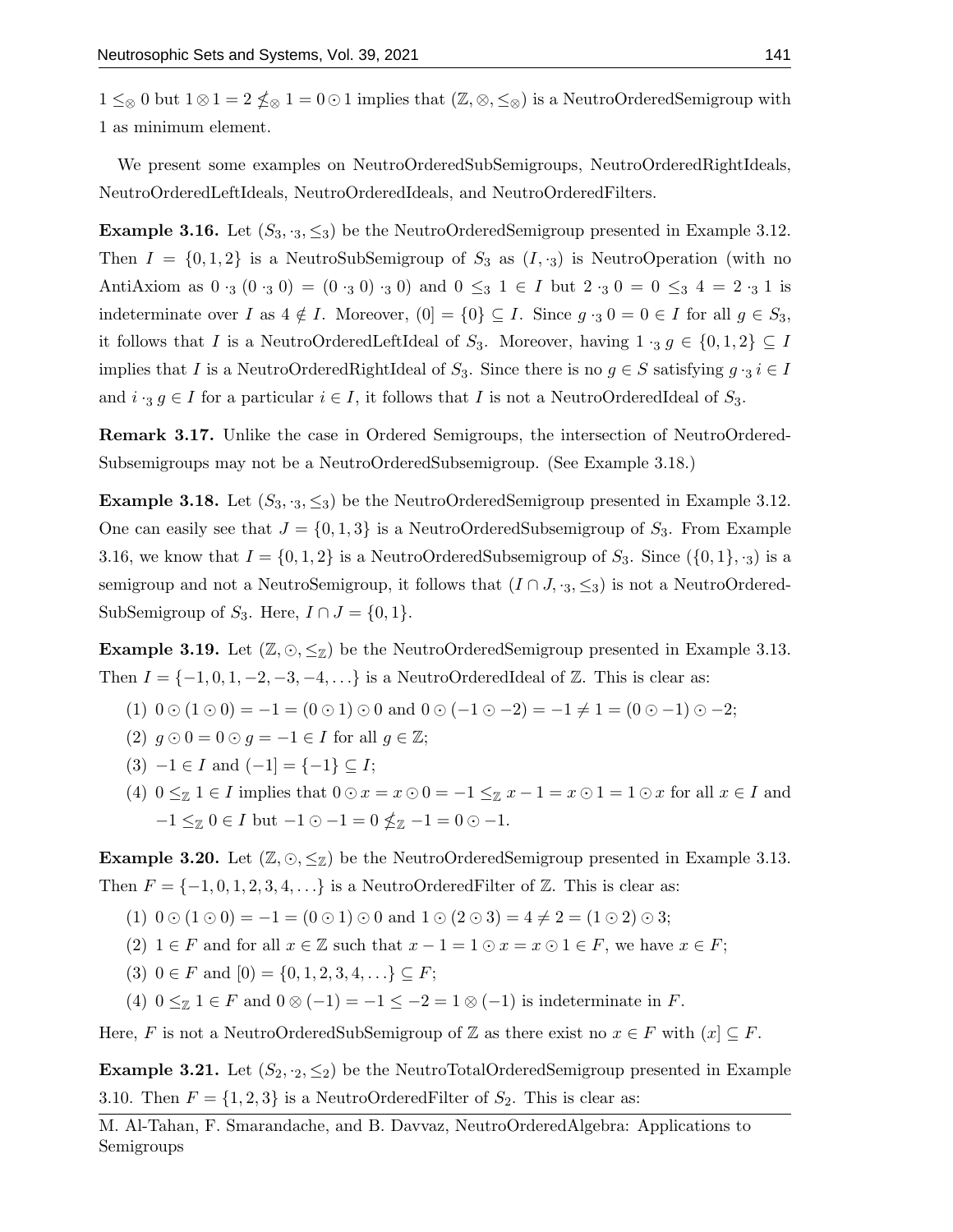- (1)  $2 \cdot_2 (2 \cdot_2 2) = (2 \cdot_2 2) \cdot_2 2$  and  $1 \cdot_2 (2 \cdot_2 1) = 3 \neq 1 = (1 \cdot_2 2) \cdot_2 1$ ;
- (2)  $1 \cdot_2 x \in F$  and  $z \cdot_2 1 \in F$  implies that  $x, z \in F$ ;
- (3)  $3 \in F$  and  $[3] = \{3\} \subseteq F$ ;
- (4)  $2 \leq_2 3 \in F$  implies that  $2 \cdot_2 x \leq_2 3 \cdot_2 x$  and  $x \cdot_2 2 \leq_2 x \cdot_2 3$  for all  $x \in F$  and  $1 \leq_2 2$  but  $2 \cdot_2 1 = 3 \nleq_2 2 = 2 \cdot_2 2.$

**Lemma 3.22.** Let  $(S, \cdot, \leq_S)$  and  $(S', \star, \leq_{S'})$  be NeutroOrderedSemigroups and  $\phi : S \to S'$  be a NeutroOrderedStrongIsomorphism. Then S is a NeutroTotalOrderedSemigroup if and only if S' is a NeutroTotalOrderedSemigroup.

*Proof.* The proof is straightforward.  $\Box$ 

**Remark 3.23.** Let  $(S, \cdot, \leq_S)$  and  $(S', \star, \leq_{S'})$  be NeutroOrderedSemigroups and  $\phi : S \to S'$ be a NeutroOrderedIsomorphism. Then Lemma 3.22 may not hold. (See Example 3.24.)

**Example 3.24.** Let  $(S_2, S_2)$  be the NeutroTotalOrderedSemigroup presented in Example 3.10,  $(S_2, \frac{1}{2}, \leq_2')$  be the NeutroOrderedSemigroup presented in Example 3.11, and  $\phi : (S_2, S_2) \to (S_2, S_2)$  be defined as  $\phi(x) = x$  for all  $x \in S_2$ . One can easily see that  $\phi$  is a NeutroOrderedIsomorphism that is not NeutroOrderedStrongIsomorphism as:  $\phi(0, 0) = \phi(0) = 0 = \phi(0) \cdot'_2 \phi(0), 0 \leq_2 1$  and  $\phi(0) = 0 \leq'_2 1 = \phi(1), 1 \leq_2 3$  but  $\phi(1) = 1 \nleq_2' 3 = \phi(3)$ . Having  $(S_2, \cdot_2, \leq_2)$  a NeutroOrderedSemigroup that is not Neutro-TotalOrderedSemigroup and  $(S_2, Y_2, \leq_2')$  a NeutroTotalOrderedSemigroup illustrates our idea.

**Lemma 3.25.** Let  $(S, \cdot, \leq_S)$  and  $(S', \star, \leq_{S'})$  be NeutroOrderedSemigroups and  $\phi : S \to S'$  be a NeutroOrderedStrongIsomorphism. Then S contains a minimum (maximum) element if and only if S' contains a minimum (maximum) element.

*Proof.* The proof is straightforward.  $\Box$ 

**Remark 3.26.** In Lemma 3.25, if  $\phi : S \to S'$  is a NeutroOrderedIsomorphism that is not a NeutroOrderedStrongIsomorphism then  $S'$  may contain a minimum (maximum) element and S does not contain. (See Example 3.27.)

**Example 3.27.** With reference to Example 3.24,  $(S_2, \cdot_2, \leq_2)$  has 0 as its minimum element whereas  $(S_2, \frac{1}{2}, \leq_2')$  has no minimum element.

**Lemma 3.28.** Let  $(S, \cdot, \leq_S)$  and  $(S', \star, \leq_{S'})$  be NeutroOrderedSemigroups and  $\phi : S \to S'$  be a NeutroOrderedStrongIsomorphism. If  $M \subseteq S$  is a NeutroOrderedSubsemigroup of S then  $\phi(M)$  is a NeutroOrderedSubsemigroup of S'.

M. Al-Tahan, F. Smarandache, and B. Davvaz, NeutroOrderedAlgebra: Applications to Semigroups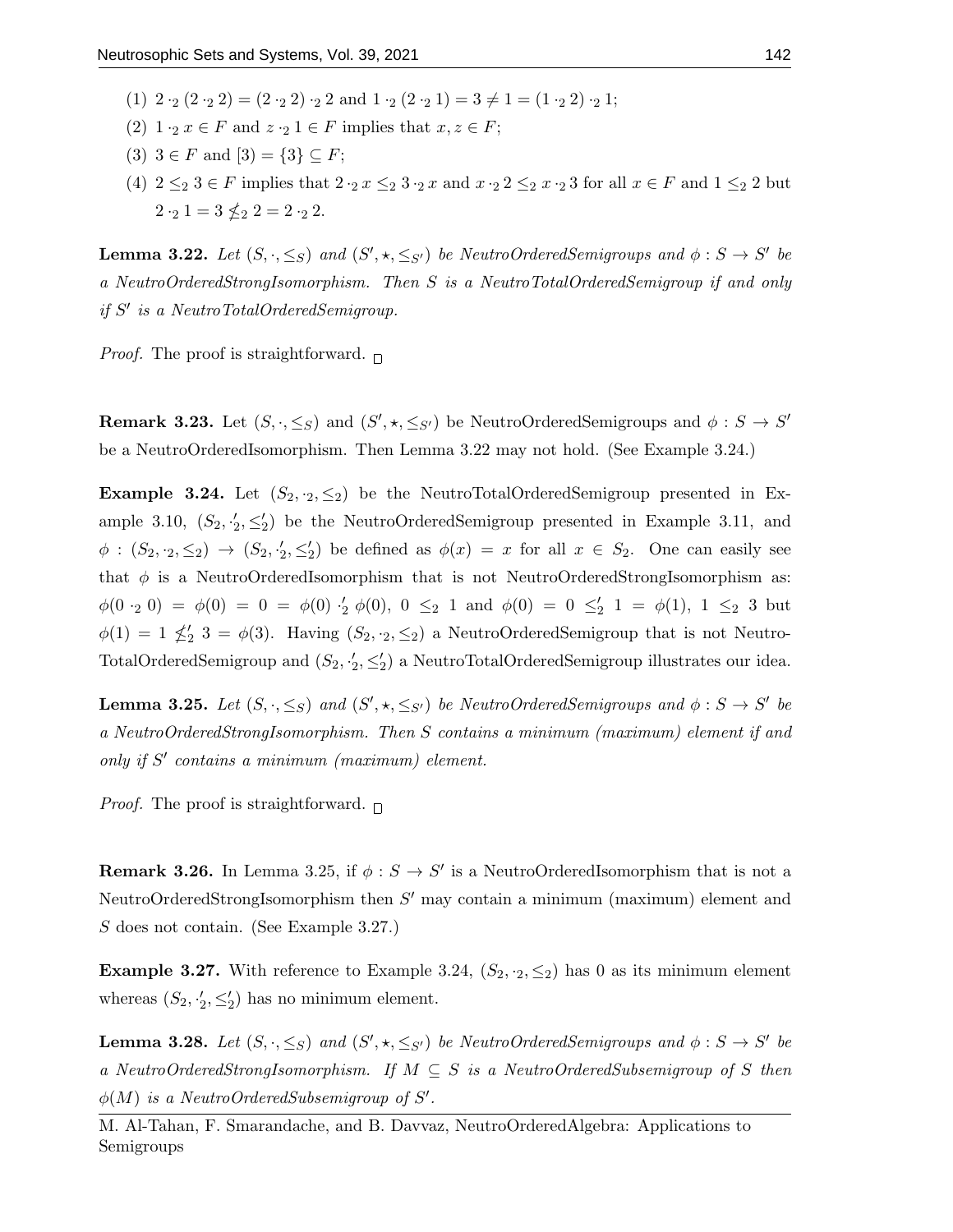*Proof.* First, we prove that  $(\phi(M), \star)$  is a NeutroSemigroup. Since  $(M, \cdot)$  is a NeutroSemigroup, it follows that  $(M, \cdot)$  is either NeutroOperation or NeutroAssociative.

- Case  $(M, \cdot)$  is NeutroOperation. There exist  $x, y, a, b \in M$  such that  $x \cdot y \in M$  and  $a \cdot b \notin$ M or  $x \cdot y$  is indeterminate. The latter implies that there exist  $\phi(x), \phi(y), \phi(a), \phi(b) \in$  $\phi(M)$  such that  $\phi(x) \star \phi(y) = \phi(x \cdot y) \in \phi(M)$  and  $\phi(a) \star \phi(b) = \phi(a \cdot b) \notin \phi(M)$  or  $\phi(x) \star \phi(y) = \phi(x \cdot y)$  is indeterminate.
- Case  $(M, \cdot)$  is NeutroAssociative. There exist  $x, y, z, a, b, c \in M$  such that  $(x \cdot y)$ .  $z = x \cdot (y \cdot z)$  and  $(a \cdot b) \cdot c \neq a \cdot (b \cdot c)$ . The latter implies that there exist  $\phi(x), \phi(y), \phi(z), \phi(a), \phi(b), \phi(c) \in \phi(M)$  such that  $(\phi(x) \star \phi(y)) \star \phi(z) = \phi(x) \star (\phi(y) \star$  $\phi(z)$ ) and  $(\phi(a) \star \phi(b)) \star \phi(c) \neq \phi(a) \star (\phi(b) \star \phi(c))$  (as  $\phi$  is one-to-one.).

Since M is a NeutroOrderedSubsemigroup of S, it follows that there exist  $x \in M$  such that  $(x) \subseteq M$ . It is easy to see that  $(\phi(x)) \subseteq \phi(M)$  as for all  $t \in S'$ , there exist  $y \in S$  such that  $t = \phi(y)$ . For  $\phi(y) \leq_{S'} \phi(x)$ , we have  $y \leq_{S'} x$ . The latter implies that  $y \in M$  and hence,  $t \in \phi(M)$ .

Since  $M$  is a NeutroOrderedSubsemigroup of  $S$ , it follows that:

- (T) There exist  $x \leq_S y \in M$  (with  $x \neq y$ ) such that  $z \cdot x \leq_S z \cdot y$  and  $x \cdot z \leq_S y \cdot z$  for all  $z \in M$ ;
- (F) There exist  $a \leq_S b \in M$  and  $c \in M$  with  $a \cdot c \nleq_S b \cdot c$  (or  $c \cdot a \nleq_S c \cdot b$ );
- (I) There exist  $x \leq_S y \in M$  and  $z \in M$  with:  $z \cdot x$  (or  $x \cdot z$  or  $y \cdot z$  or  $z \cdot y$ ) indeterminate or  $z \cdot x \leq_S z \cdot y$  (or  $x \cdot z \leq_S y \cdot z$ ) indeterminate in M.

Where  $(T, I, F) \neq (1, 0, 0)$  and  $(T, I, F) \neq (0, 0, 1)$ . This implies that

- (T) There exist  $\phi(x) \leq_{S'} \phi(y) \in \phi(M)$  (with  $\phi(x) \neq \phi(y)$  as  $x \neq y$ ) such that  $\phi(z) \star \phi(x) \leq_{S'}$  $\phi(z) \star \phi(y)$  and  $\phi(x) \star \phi(z) \leq_{S'} \phi(y) \star \phi(z)$  for all  $\phi(z) \in \phi(M);$
- (F) There exist  $\phi(a) \leq_{S'} \phi(b) \in \phi(M)$  and  $\phi(c) \in \phi(M)$  with  $\phi(a) \star \phi(c) \nleq_{S'} \phi(b) \star \phi(c)$ (or  $\phi(c) \star \phi(a) \nleq_{S'} \phi(c) \star \phi(b)$ );
- (I) There exist  $\phi(x) \leq_{S'} \phi(y) \in \phi(M)$  and  $\phi(z) \in \phi(M)$  with:  $\phi(z) \star \phi(x)$  (or  $\phi(x) \star \phi(z)$  or  $\phi(y)\star\phi(z)$  or  $\phi(z)\star\phi(y)$ ) indeterminate or  $\phi(z)\star\phi(x) \leq_{S'} \phi(z)\star\phi(y)$  (or  $\phi(x)\star\phi(z) \leq_{S'}$  $\phi(y) \star \phi(z)$  indeterminate in  $\phi(M)$ .

Where  $(T, I, F) \neq (1, 0, 0)$  and  $(T, I, F) \neq (0, 0, 1)$ . Therefore,  $\phi(M)$  is a NeutroOrderedSubsemigroup of  $S'$ .

**Lemma 3.29.** Let  $(S, \cdot, \leq_S)$  and  $(S', \star, \leq_{S'})$  be NeutroOrderedSemigroups and  $\phi : S \to S'$ be a NeutroOrderedStrongIsomorphism. If  $M \subseteq S$  is a NeutroOrderedLeftIdeal (Neutro- $OrderedRightIdeal)$  of S then  $\phi(M)$  is a NeutroOrderedLeftIdeal (NeutroOrderedRightIdeal) of  $S'$ .

M. Al-Tahan, F. Smarandache, and B. Davvaz, NeutroOrderedAlgebra: Applications to Semigroups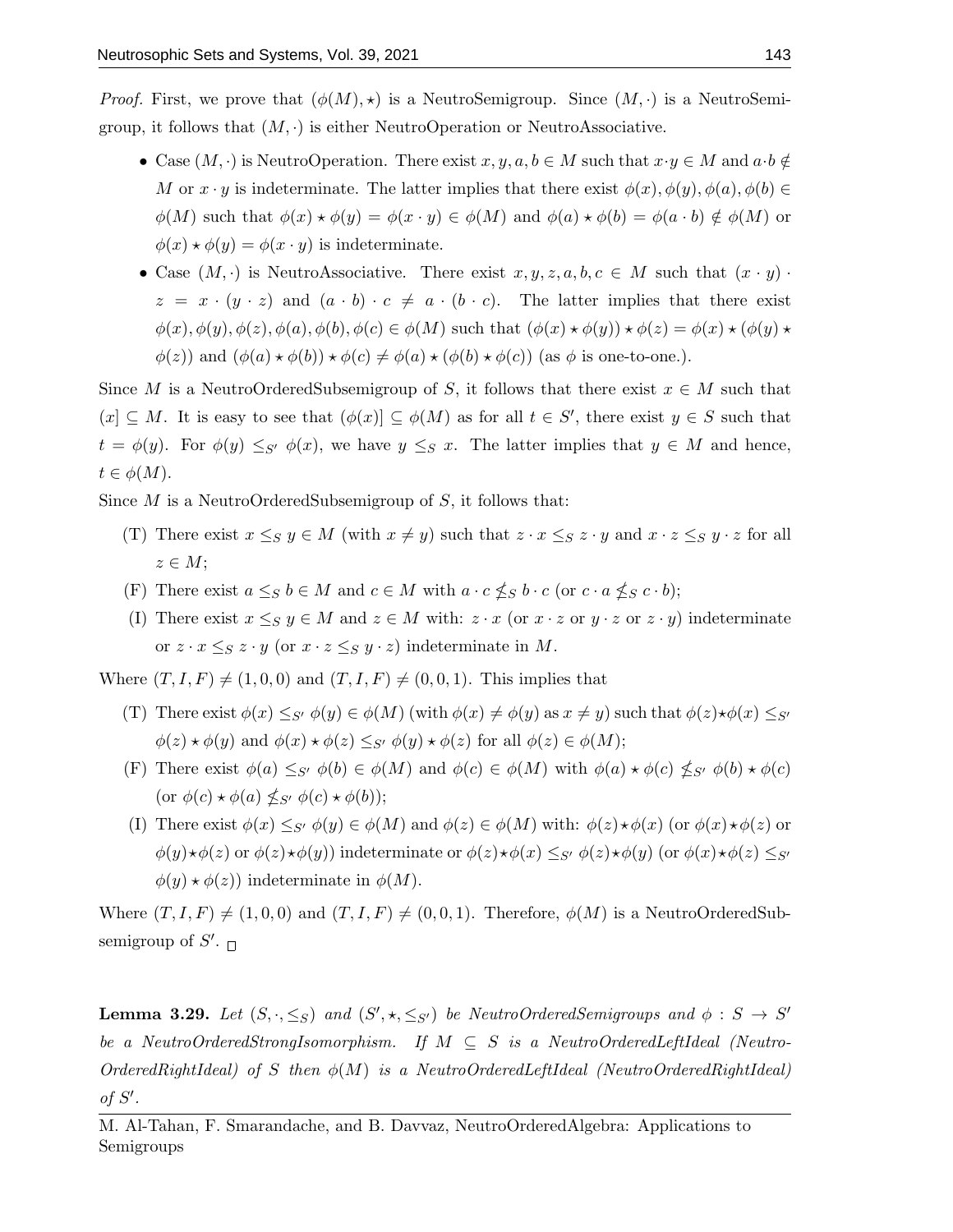*Proof.* We prove that if  $M \subseteq S$  is a Neutro-OrderedLeftIdeal of S then  $\phi(M)$  is a Neutro-OrderedLeftIdeal of T. For NeutroOrderedRightIdeal, it is done similarly. Using Lemma 3.28, it suffices to show that there exist  $z \in \phi(M)$  such that for all  $t \in S'$   $t \star z \in \phi(M)$ . Since M is a NeutroOrderedLeftIdeal of S, it follows that there exist  $m \in M$  such that  $s \cdot m \in m$  for all  $s \in S$ . Having  $\phi$  an onto function implies that for all  $t \in S'$ , there exist  $s \in S$  with  $t = \phi(s)$ . By setting  $z = \phi(m)$ , we get that  $t \star z = \phi(s) \star \phi(m) = \phi(s \cdot m) \in \phi(M)$ .

**Lemma 3.30.** Let  $(S, \cdot, \leq_S)$  and  $(S', \star, \leq_{S'})$  be NeutroOrderedSemigroups and  $\phi : S \to S'$  be a NeutroOrderedStrongIsomorphism. If  $M \subseteq S$  is a NeutroOrderedIdeal of S then  $\phi(M)$  is a NeutroOrderedIdeal of S'.

*Proof.* The proof is similar to that of Lemma 3.29.  $\Box$ 

**Example 3.31.** Let  $(\mathbb{Z}, \odot, \leq_{\mathbb{Z}})$  and  $(\mathbb{Z}, \otimes, \leq_{\otimes})$  be the NeutroOrderedSemigroups presented in Example 3.13 and Example 3.15 respectively, and  $\phi : (\mathbb{Z}, \odot, \leq_{\mathbb{Z}}) \to (\mathbb{Z}, \otimes, \leq_{\otimes})$  be defined as  $\phi(x) = x+2$  for all  $x \in \mathbb{Z}$ . One can easily see that  $\phi$  is a NeutroOrderedStrongIsomorphism. By Example 3.19, we have  $I = \{-1, 0, 1, -2, -3, -4, \ldots\}$  is a NeutroOrderedIdeal of  $(\mathbb{Z}, \odot, \leq_{\mathbb{Z}})$ . Applying Lemma 3.30, we get that  $\phi(I) = \{1, 2, 3, 0, -1, -2, \ldots\}$  is a NeutroOrderedIdeal of  $(\mathbb{Z},\otimes,\leq_{\otimes}).$ 

**Lemma 3.32.** Let  $(S, \cdot, \leq_S)$  and  $(S', \star, \leq_{S'})$  be NeutroOrderedSemigroups and  $\phi : S \to S'$  be a NeutroOrderedStrongIsomorphism. If  $M \subseteq S$  is a NeutroOrderedFilter of S then  $\phi(M)$  is a NeutroOrderedFilter of S'.

*Proof.* Using Lemma 3.28, we get that  $(\phi(M), \star)$  is a NeutroSemigroup and that  $\leq_{S'}$  is NeutroOrder on  $\phi(M)$ . i.e., Conditions (1), (2), and (3) of Definition 3.3 are satisfied. Since M is a NeutroOrderedFilter of S, it follows that there exist  $x \in M$  such that  $[x] \subseteq M$ . It is easy to see that  $[\phi(x)) \subseteq \phi(M)$  as for all  $t \in S'$ , there exist  $y \in S$  such that  $t = \phi(y)$ . For  $\phi(x) \leq_{S'} \phi(y)$ , we have  $x \leq_{S} y$ . The latter implies that  $y \in M$  and hence,  $t \in \phi(M)$ . Since M is a NeutroOrderedFilter of S, it follows that there exist  $x \in M$  such that for all  $y, z \in S$  with  $x \cdot y \in M$  and  $z \cdot x \in M$  we have  $y, z \in M$ . The latter and having  $\phi$  onto implies that there exist  $t = \phi(x) \in \phi(M)$  such that for all  $\phi(y), \phi(z) \in S'$  with  $\phi(x) \star \phi(y) \in \phi(M)$ and  $\phi(z) \star \phi(x) \in \phi(M)$  we have  $\phi(y), \phi(z) \in \phi(M)$ .

**Example 3.33.** Let  $(\mathbb{Z}, \odot, \leq_{\mathbb{Z}})$  and  $(\mathbb{Z}, \otimes, \leq_{\otimes})$  be the NeutroOrderedSemigroups presented in Example 3.13 and Example 3.15 respectively, and  $\phi : (\mathbb{Z}, \odot, \leq_{\mathbb{Z}}) \to (\mathbb{Z}, \otimes, \leq_{\otimes})$  be the NeutroOrderedStrongIsomorphism defined as  $\phi(x) = x + 2$  for all  $x \in \mathbb{Z}$ . By Example 3.20, we

M. Al-Tahan, F. Smarandache, and B. Davvaz, NeutroOrderedAlgebra: Applications to Semigroups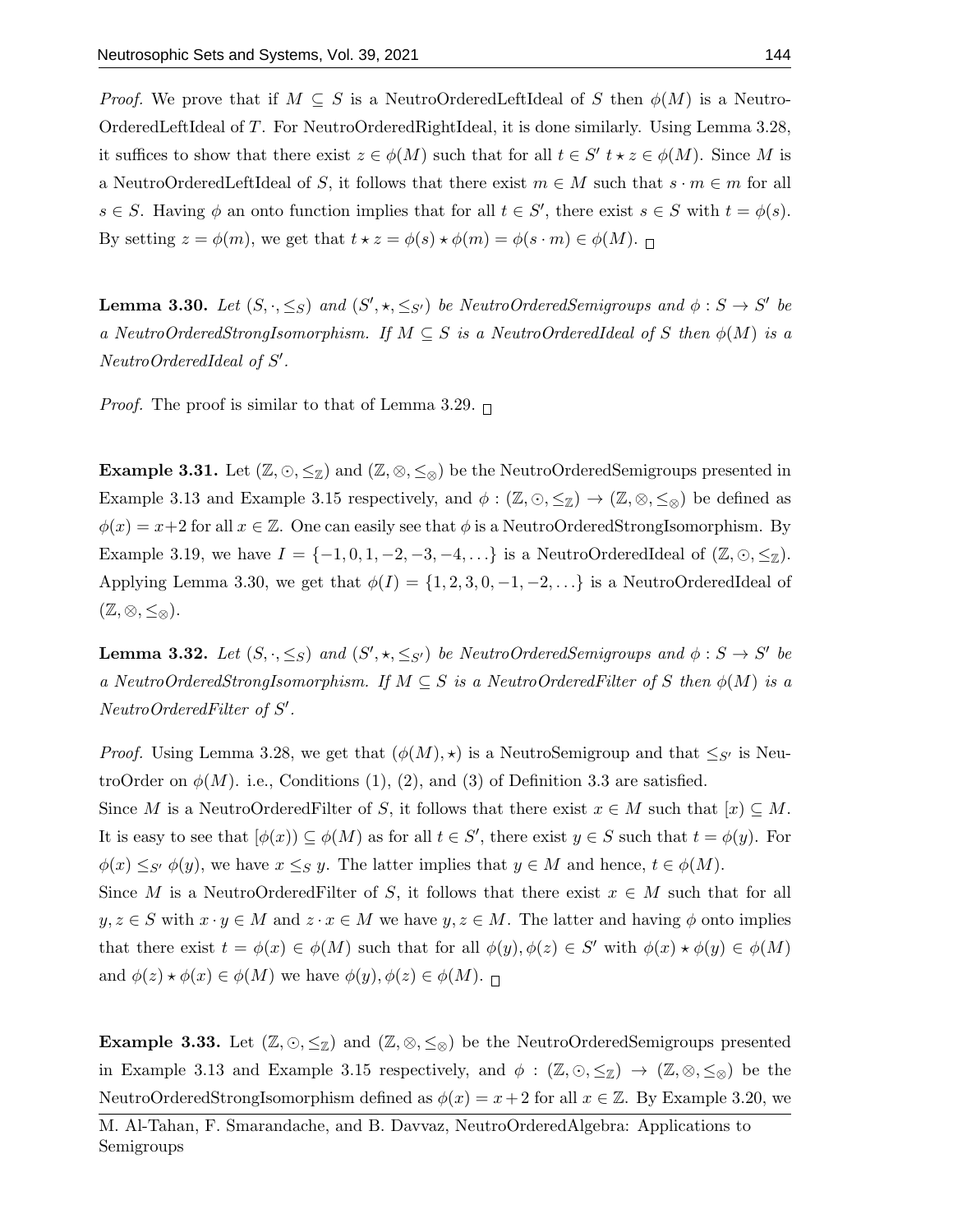have  $F = \{-1, 0, 1, 2, 3, 4, \ldots\}$  is a NeutroOrderedFilter of  $(\mathbb{Z}, \odot, \leq_{\mathbb{Z}})$ . Applying Lemma 3.32, we get that  $\phi(F) = \{1, 2, 3, 4, 5, 6, \ldots\}$  is a NeutroOrderedFilter of  $(\mathbb{Z}, \otimes, \leq_{\otimes}).$ 

**Lemma 3.34.** Let  $(S, \cdot, \leq_S)$  and  $(S', \star, \leq_{S'})$  be NeutroOrderedSemigroups and  $\phi : S \to S'$  be a NeutroOrderedStrongIsomorphism. If  $N \subseteq S'$  is a NeutroOrderedSubsemigroup of S' then  $\phi^{-1}(N)$  is a NeutroOrderedSubsemigroup of S.

*Proof.* Theorem 2.11 asserts that  $\phi^{-1}: S' \to S$  is a NeutroOrderedStrongIsomorphism. Having  $N \subseteq S'$  a NeutroOrderedSubsemigroup of S' and by using Lemma 3.28, we get that  $\phi^{-1}(N)$ is a NeutroOrderedSubsemigroup of S.  $\Box$ 

**Lemma 3.35.** Let  $(S, \cdot, \leq_S)$  and  $(S', \star, \leq_{S'})$  be NeutroOrderedSemigroups and  $\phi : S \to S'$  be a NeutroOrderedStrongIsomorphism. If  $N \subseteq S'$  is a NeutroOrderedSubsemigroup of S' then  $\phi^{-1}(N)$  is a NeutroOrderedLeftIdeal (NeutroOrderedRightIdeal) of S.

*Proof.* Theorem 2.11 asserts that  $\phi^{-1}: S' \to S$  is a NeutroOrderedStrongIsomorphism. Having  $N \subseteq S'$  a NeutroOrderedLeftIdeal (NeutroOrderedRightIdeal) of S' and by using Lemma 3.29, we get that  $\phi^{-1}(N)$  is a NeutroOrderedLeftIdeal (NeutroOrderedRightIdeal) of S.

**Lemma 3.36.** Let  $(S, \cdot, \leq_S)$  and  $(S', \star, \leq_{S'})$  be NeutroOrderedSemigroups and  $\phi : S \to S'$  be a NeutroOrderedStrongIsomorphism. If  $N \subseteq S'$  is a NeutroOrderedSubsemigroup of S' then  $\phi^{-1}(N)$  is a NeutroOrderedIdeal of S.

*Proof.* Theorem 2.11 asserts that  $\phi^{-1}: S' \to S$  is a NeutroOrderedStrongIsomorphism. Having  $N \subseteq S'$  a NeutroOrderedIdeal of S' and by using Lemma 3.35, we get that  $\phi^{-1}(N)$  is a NeutroOrderedIdeal of S.  $\Box$ 

**Lemma 3.37.** Let  $(S, \cdot, \leq_S)$  and  $(S', \star, \leq_{S'})$  be NeutroOrderedSemigroups and  $\phi : S \to S'$  be a NeutroOrderedStrongIsomorphism. If  $N \subseteq S'$  is a NeutroOrderedFilter of S' then  $\phi^{-1}(N)$  is a NeutroOrderedFilter of S.

*Proof.* Theorem 2.11 asserts that  $\phi^{-1}: S' \to S$  is a NeutroOrderedStrongIsomorphism. Having  $N \subseteq S'$  a NeutroOrderedFilter of S' and by using Lemma 3.32, we get that  $\phi^{-1}(N)$  is a NeutroOrderedFilter of S.  $\Box$ 

We present our main theorems.

**Theorem 3.38.** Let  $(S, \cdot, \leq_S)$  and  $(S', \star, \leq_{S'})$  be NeutroOrderedSemigroups and  $\phi : S \to S'$ be a NeutroOrderedStrongIsomorphism. Then  $M \subseteq S$  is a NeutroOrderedSubsemigroup of S if and only if  $\phi(M)$  is a NeutroOrderedSubsemigroup of S'.

M. Al-Tahan, F. Smarandache, and B. Davvaz, NeutroOrderedAlgebra: Applications to Semigroups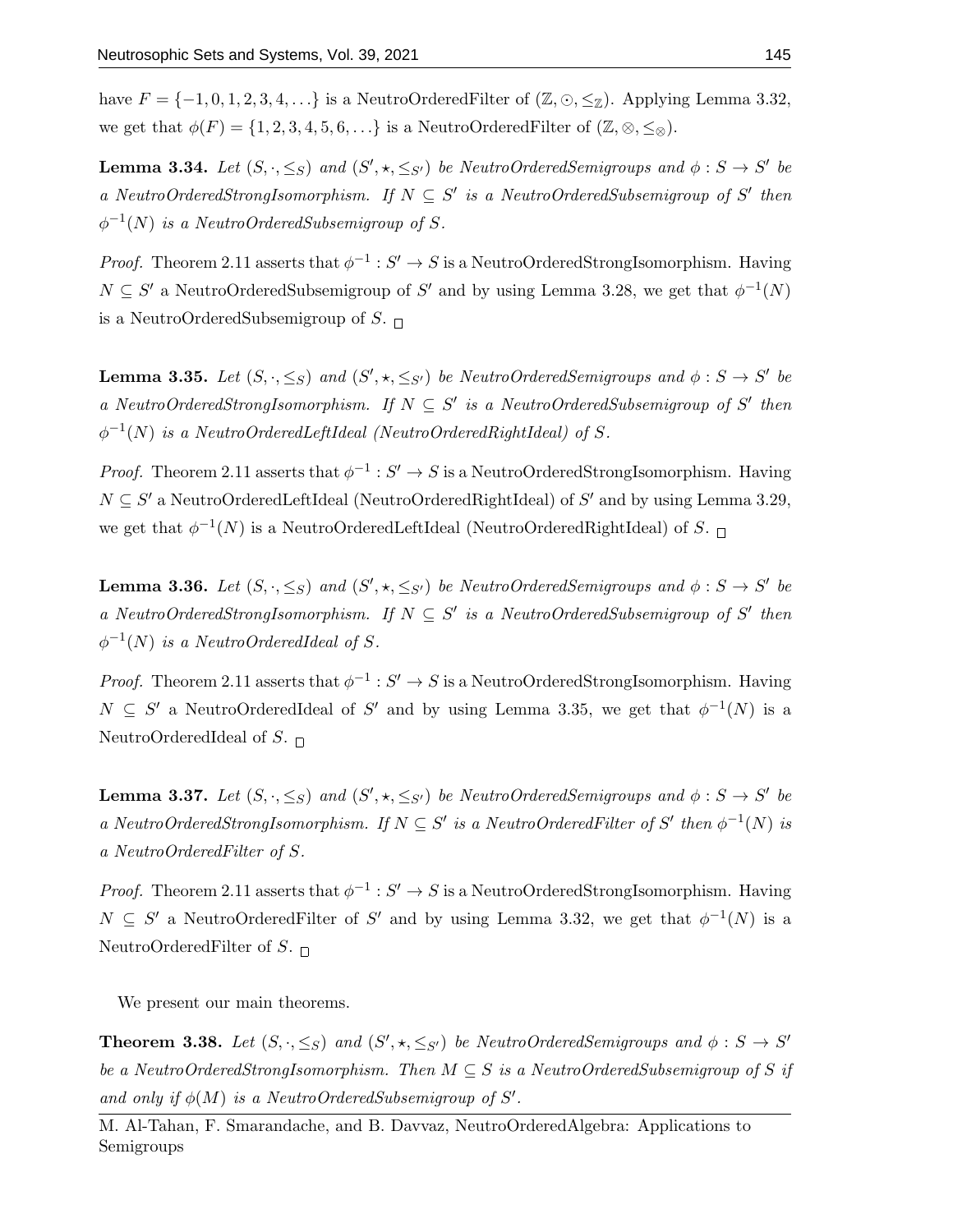*Proof.* The proof follows from Lemmas 3.28 and 3.34.  $\Box$ 

**Theorem 3.39.** Let  $(S, \cdot, \leq_S)$  and  $(S', \star, \leq_{S'})$  be NeutroOrderedSemigroups and  $\phi : S \to S'$ be a NeutroOrderedStrongIsomorphism. Then  $M \subseteq S$  is a NeutroOrderedLeftIdeal (Neutro-OrderedRightIdeal) of S if and only if  $\phi(M)$  is a NeutroOrderedLeftIdeal (NeutroOrderedRight- $Ideal)$  of  $S'$ .

*Proof.* The proof follows from Lemmas 3.29 and 3.35.  $\Box$ 

**Theorem 3.40.** Let  $(S, \cdot, \leq_S)$  and  $(S', \star, \leq_{S'})$  be NeutroOrderedSemigroups and  $\phi : S \to S'$  be a NeutroOrderedStrongIsomorphism. Then  $M \subseteq S$  is a NeutroOrderedIdeal of S if and only if  $\phi(M)$  is a NeutroOrderedIdeal of S'.

*Proof.* The proof follows from Lemmas 3.30 and 3.36.  $\Box$ 

**Theorem 3.41.** Let  $(S, \cdot, \leq_S)$  and  $(S', \star, \leq_{S'})$  be NeutroOrderedSemigroups and  $\phi : S \to S'$  be a NeutroOrderedStrongIsomorphism. Then  $M \subseteq S$  is a NeutroOrderedFilter of S if and only if  $\phi(M)$  is a NeutroOrderedFilter of S'.

*Proof.* The proof follows from Lemmas 3.32 and 3.37.  $\Box$ 

### 4. Conclusion

This paper contributed to the study of NeutroAlgebra by introducing, for the first time, NeutroOrderedAlgebra. The new defined notion was applied to semigroups and many interesting properties were proved as well illustrative examples were given on NeutroOrderedSemigroups.

For future research, it will be interesting to apply the concept of NeutroOrderedAlgebra to different algebraic structures such as groups, rings, modules, etc. and to study AntiOrderedAlgebra.

#### References

- [1] M. Al-Tahan and B. Davvaz, Refined neutrosophic quadruple (po-)hypergroups and their fundamental group, Neutrosophic Sets and Systems, Vol. 27, 2019, pp. 138-153.
- [2] M. Al-Tahan, B. Davvaz, and M. Parimala, A Note on Single Valued Neutrosophic Sets in Ordered Groupoids, International Journal of Neutrosophic Science (IJNS), Vol. 10, No. 2, 2020, pp. 73-83.
- [3] M. Al-Tahan and B. Davvaz, On Some Properties of Neutrosophic Quadruple Hv-rings, Neutrosophic Sets and Systems, Vol. 36, 2020, pp. 256-270.